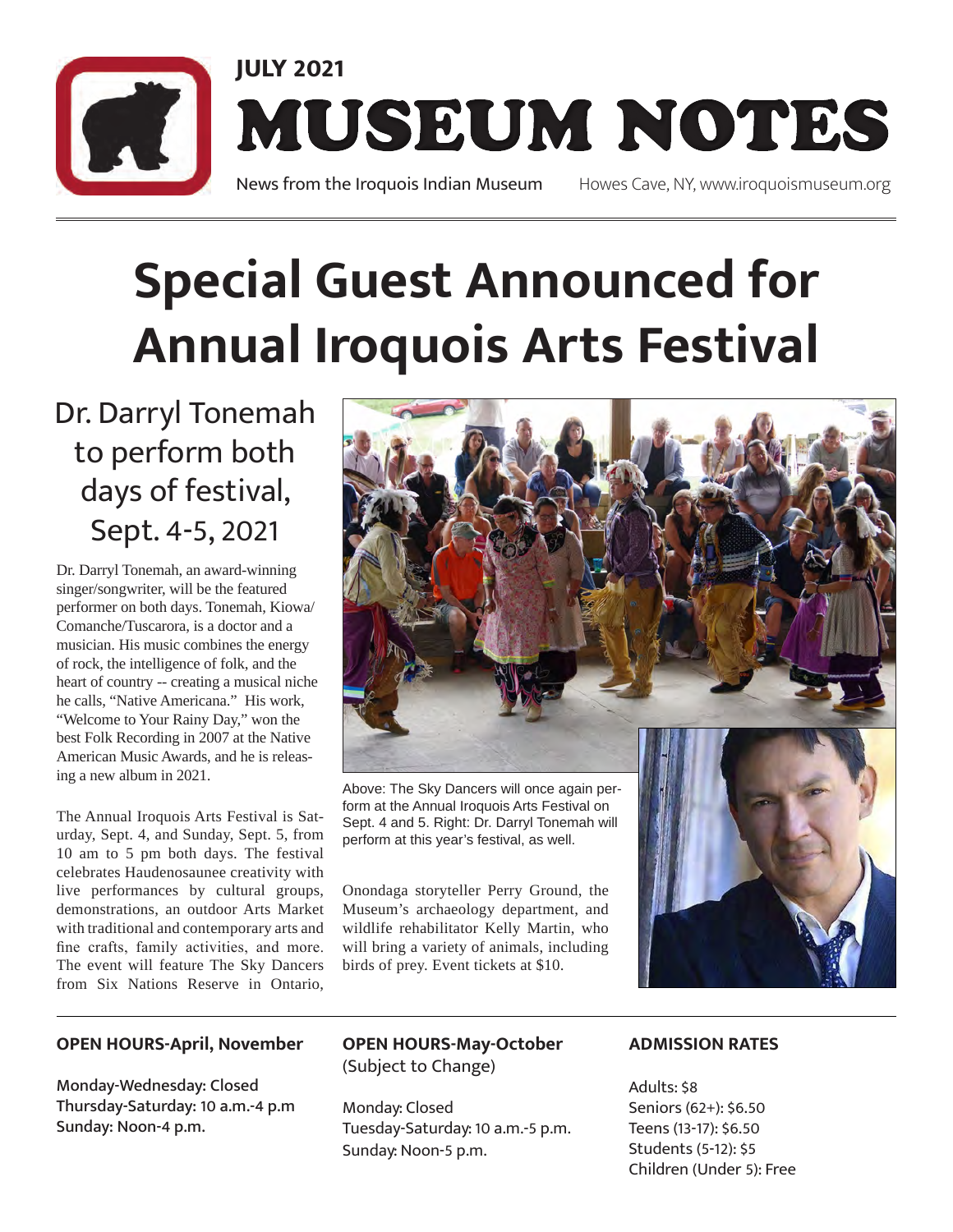## **2021 Special Events**

Join us this year for special events at the Iroquois Museum. All events are free and included in the price of admission, unless otherwise noted. For more information, visit www.iroquoismuseum.org

#### Saturday | July 3 **Haudenosaunee Dancers from Onondaga**

Performances at 11 am and 2 pm Haudenosaunee Dancers Leader and skilled seamstress Sherri Waterman-Hopper has traveled internationally as an artist and cultural speaker, and she will be joined by a core group of singers, musicians, and dancers.

#### Saturday | July 10 **Onyota'a:ka Dancers from Oneida**

Performances at 11 am and 2 pm Onota'a:ka was founded by Elder and Wolf Clan Mother Maisie Shenandoah and is currently led by Maisie's daughter Vicki. Onota'a:ka includes individuals from the Mohawk, Oneida, and Lenape nations. This blended tribal composition is somewhat unusual, but demonstrates one of the missions of the group is to raise awareness of the diversity of Native traditions.

#### Saturday | July 17 **Artists Demo by Teio Elijah Traditional Outfits**

10 am - 4:30 pm

Teio is Akwesasne Mohawk and the owner of Shaking Reeds Designs, which specializes in custom-made Iroquois clothing and accessories for men, women, and children such as intricately beaded collars and cuffs, beaded and appliquéd ribbon shirts and skirts, breechcloths, and leggings.

#### Saturday | July 24 **Artist Demo by Marilyn Hill | Fingerweaving**

10 am - 4:30 pm

Marilyn is Tuscarora Bear Clan and self-taught in the old-style loomless weaving technique popular in the 18th Century for sashes and garters. While most men today purchase commercially produced sashes, Marilyn has spearheaded a small revival. She will offer demonstrations throughout the day.

#### Sunday | July 25 **Fingerweaving Workshop with Marilyn Hill**

Workshop starts at 10 am Fingerweaving artist Marilynn Hill, Tuscarora, will lead a class on the skill popular in the 18th century. Registration and attendance fee is required.

#### Saturday-Sunday | July 31-August 1 **Artist Demo by Jamie Jacobs Porcupine Quillwork** 10 am - 4 pm

Jamie is a cultural educator and artist from the Seneca community of Tonawanda and admired for his attention to detail and historic knowledge. He will offer demonstrations on porcupine quillwork, which is used in decorative elements on Haudenosaunee objects, such as clothing, moccasins, and quiver pouches.

#### Friday | August 6 **Roots, Rhythm, and Ale Ampitheater Concert** 5-9 pm

The Museum will present an evening of music featuring Schoharie zydeco/jam band The Rubber Band, and blues harmonica and guitar musician and Haudenosaunee artist Mike Jones. Serious Brewing and High on the Hog will offer beverages and food for purchase.

#### Saturday | August 7 **Artist Demo by Anna Thompson | Moccasins and Beadwork** 10 am - 4:30 pm

Anna is from the Mohawk community of Akwesasne and admired for her workmanship and use of hand-tanned leather, striking use of color, and original beaded designs on moccasins, dance garters, mittens, and other items.

#### Saturday | August 14 **Allegany River Dancers**

Performances at 11 am and 2 pm Founded in 1979, the Allegany River Dancers have become one of the best-known Native dance groups in North America.

#### Saturday | August 21 **Artist Demo by Randy Greene | Drums and Rattles**

10 am - 4:30 pm Randy is Tuscarora Nation Turtle Clan and leads a social dance troupe. He will demonstrate traditional construction of waterdrums, cow horn rat-

tles, and feather fans used in social dances.

> September 4-5 **Annual Iroquois Arts Festival** 10 am to 5 pm,

Read page 1 for more information. Event tickets at \$10.

#### Saturday | October 9 **Reception for 2021 Identity/Identify Exhibit**

1 to 4 pm

The Museum will present an Indigenous People's Day Weekend reception of its 2021 contemporary art show, *Identity/Identify*, with speaker Drew Hayden Taylor. Taylor is a writer, journalist, and playwright whose works speak to his experience as a mixed race individual and the role of humor in negotiating difficult issues.

#### Saturday | October 16 **Early Technology Day**

 10 am - 4:30 pm Visitors will be able to watch and participate in the ancient art of making chipped stone tools known as flint knapping, fire making, cordage making, atlatl spear throwing, and early archery. There will be displays of projectile points, tools, and local archaeological finds from the Museum's archaeology department. Think you've found an artifact? Bring it with you and the Museum's experts will try to identify it for you.

*Social dancers and artist demonstrations are made possible by the New York State Council on the Arts with the support of Governor Andrew Cuomo and the New York State Legislature, Humanities New York and Poets & Writers.*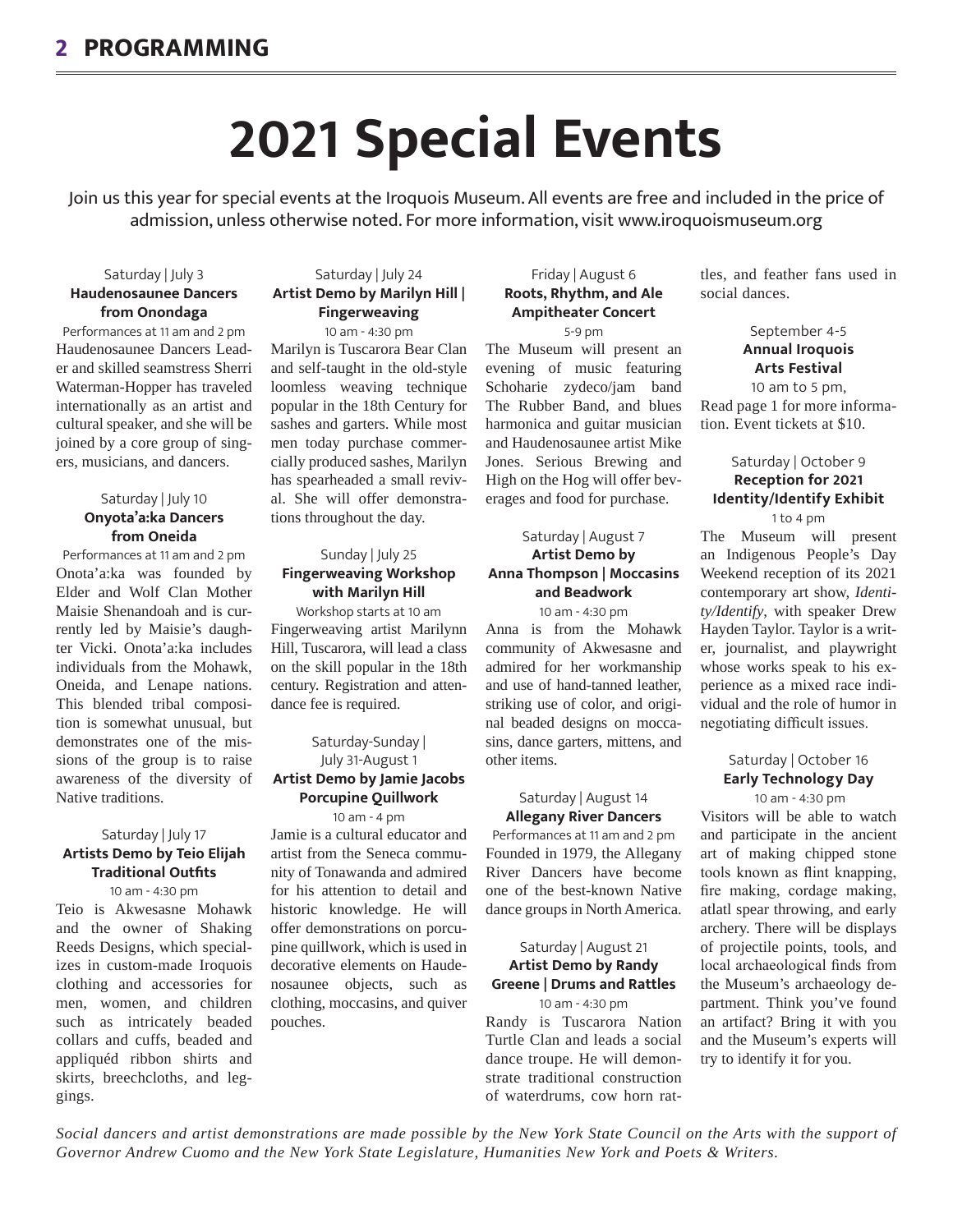# **Volunteer Opportunities Little Boy Update**



Little Boy is ready to pop up to welcome more visitors to the Museum. He's already made lots of friends this year, and is keeping his eyes peeled for more!

Volunteers are essential to the Museum's success. We're looking for more people to help in a few areas. Do any of the below areas and events interest you? Great! Contact us at info@iroquoismuseum.org.

Marketing and promotion support

Nature Park upkeep

Three Sisters Garden tending

Museum Shop sales and tracking

Museum docent

Roots, Rhythm, & Ale (Aug. 6)

Iroquois Arts Festival (Sept. 4 & 5)

# **Virtual Tours available on website**

The Museum's newly launched Virtual Tours offer a glimpse inside our galleries, from the comfort of your home or school. These specially-focused tours are presented by Haudenosaunee narrators and feature art from the Museum collection, pop-out hot spots, video and still images.

Each is easy to navigate and an average of 20 minutes in length. A total of 8 Virtual Tours will be available in 2021. Tours are free and were created with CARES Act grant support from the Institute for Museum and Library Services.

Check out the following tours:

**The Creation Story** Told by Perry Ground, Onondaga

**Who are the Haudenosaunee?** Narrated by Jay Havens, Mohawk

**Formation of the Haudenosaunee Confederacy** Narrated by Dave Fadden, Mohawk

**Stereotypes: Tonto, Teepees, and Totem Poles** Narrated by Karen Ann Hoffman, Oneida



Perry Ground, seen above at a Museum event, tells the Creation Story in a Virtual Tour on the website.